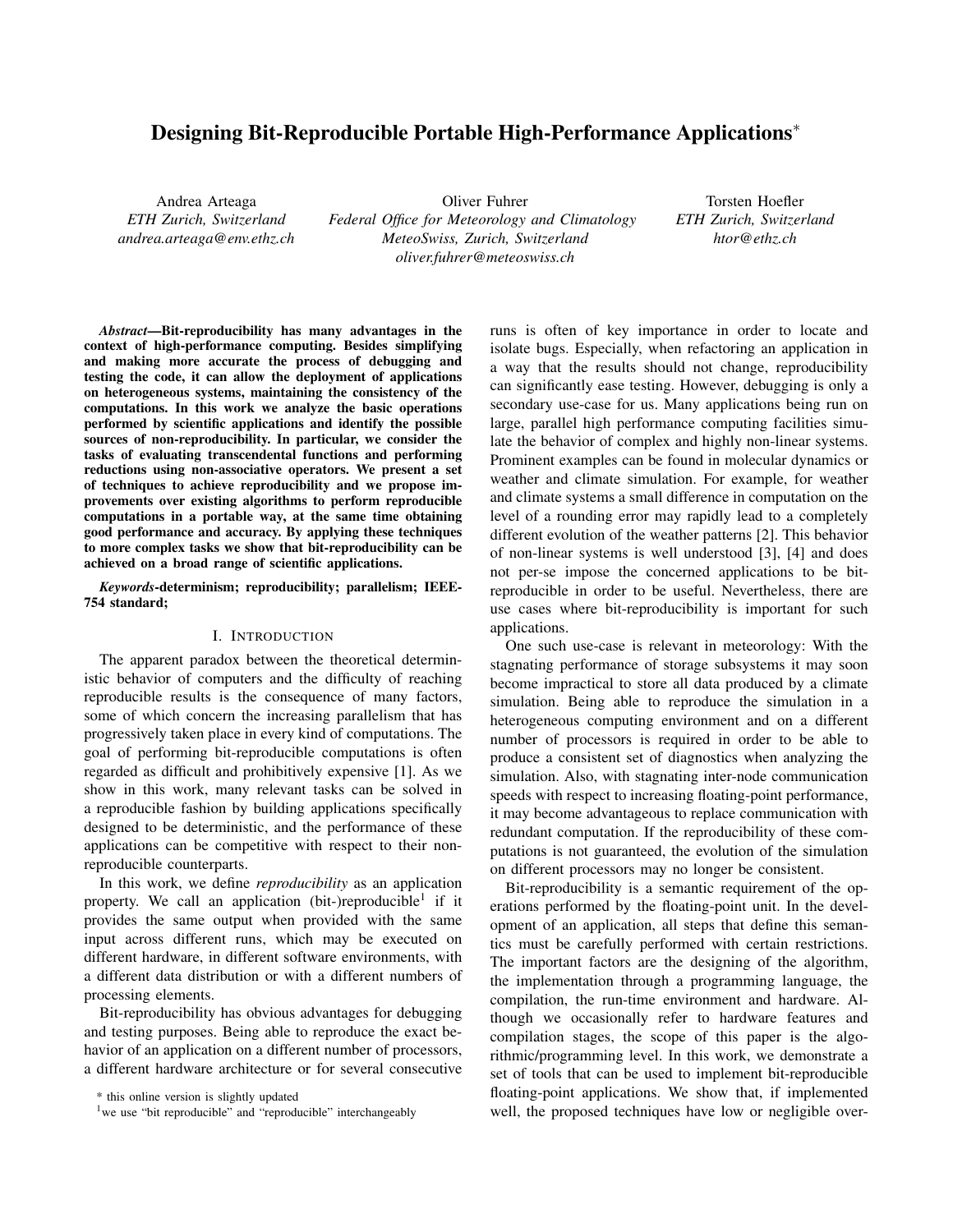heads such that they can be used in production settings. Our main contributions of this paper are:

- An empirical study of the performance impact of a reproducible portable implementation of standard transcendental functions in comparison to the native platform libraries. We show that our tuned reproducible implementation is (in the geometric mean) even faster than the platform libraries on five systems and for ten functions).
- The derivation of an algorithm for bit-reproducible sum reduction in a distributed-memory environment.
- A detailed performance study showing that our reproducible reduction performs better than existing schemes and comparable to non-reproducible reductions (maximum 10% slower in out-of-cache case).

### II. FLOATING-POINT ALGEBRA

# *A. Background*

The IEEE-754 [5] standard defines the format used to represent floating-point values, the rounding modes and the arithmetic operations, i.e. the sum  $\oplus$ , the subtraction  $\ominus$ , the multiplication  $\otimes$ , the division  $\otimes$  and the square root sqrt. Floating-point numbers are represented as  $x \cdot 2^E$ , where  $x \in [1, 2)$  is a number defined by m binary digits (*bits*), and E,  $E_{min} \leq E \leq E_{max}$ , is an integer number called *exponent.* m,  $E_{min}$  and  $E_{max}$  are defined by the format. Numbers that can be expressed in this notation are said to be *representable*. Rounding modes include the round-tonearest, round-towards-zero, round-towards-positive-infinity and round-towards-negative-infinity and can be selected by changing the internal state of the floating-point unit (FPU). Every rounding mode defines a rounding function  $fl(x)$  that produces a representable number out of a real number  $x$ . Every arithmetic operation is defined as the rounding of the exact result of the abstract arithmetic operation. For example, the sum of two numbers  $a \oplus b$  is defined as  $fl(a + b)$ . In computations that require more than a single operation all the intermediate values are rounded. As a result, the operators ⊕ and ⊗ are not associative.

Example 1. Summing numbers with very different magnitude in floating-point arithmetic can lead to relatively high rounding errors. In the double precision format, the sum  $2^{57} \oplus 1$  gives as result  $2^{57}$ : the contribution of the second addend was exactly zero. Therefore, the expressions  $(2^{57} \ominus 2^{57}) \oplus 1$  and  $(2^{57} \oplus 1) \ominus 2^{57}$  give two completely different results (1 and 0, respectively), although they are equivalent in standard arithmetic.

**Example 2.** The values  $a = 1.2$ ,  $b = 3.3$ ,  $c = 4.8$ are expressed in the binary16 format [6] as:  $a =$  $1.0011001101_2 \cdot 2^0$ ,  $b = 1.1010011010_2 \cdot 2^1$ ,  $c =$  $1.0011001101<sub>2</sub> \cdot 2<sup>2</sup>$ . The sum of these values can be computed as  $(a \oplus b) \oplus c$  as well as  $a \oplus (b \oplus c)$ . The former

gives the result  $1.0010100110<sub>2</sub> \cdot 2<sup>3</sup>$ , while the latter gives  $1.0010100111_2 \cdot 2^3$ . These results differ because of the intermediate rounding.

Compilers play an important role in the definition of the floating-point semantics. To some extent, they are allowed to reinterpret the code provided by the user and to apply nonconservative optimizations. The documentation provided by the compiler vendor is an important reference for the programmer. The technical report provided by Intel [7] addresses both generic issues and issues related to the Intel Compiler.

In order to be able to perform a rough analysis of the rounding errors, we introduce the concepts of *machine epsilon*  $(\epsilon)$  and *units in the last place* (ulps). The former is a number defined for every floating-point format (its value is  $2^{-23}$  for the single precision and  $2^{-52}$  for the double precision format) expressing the maximal relative rounding error. The *unit in the last place* identifies the difference between two consecutive representable normalized numbers. Since this difference depends on the exponent of the number, the *unit in the last place* is a function of the numbers. For example, ulp(1.0) =  $\epsilon$ , ulp(x) = ulp(-x) =  $\text{sup}\left(2^{\lfloor log_2(|x|)\rfloor}\right) = 2^{\lfloor log_2(|x|)\rfloor}\epsilon$ , for all normal numbers.

Every operation that involves exactly one rounding can introduce a maximal absolute error equal to  $\kappa \cdot \max((x))$ , where  $x$  is the operand or result with largest magnitude and  $\kappa \in \{1/2, 1\}$  depending on the rounding mode. For example, the error introduced by the sum  $fl(1.4) \oplus fl(0.8)$ is bounded by  $u \ln(f l(1.4) \oplus fl(0.8)) = 2\epsilon$ , since the maximum exponent of all the operands and the result is 1 (the result is approximately 2.6). In Example 1 the maximal error of the sum is bounded by  $u \ln(2^{57})$ , since  $2^{57}$  is the largest operand. The well-known article [8] addresses many important aspects of the computation in floating-point arithmetics.

In this work we assume that the state of the FPU is fixed. Although we sometimes provide more general rules, we also assume that the selected rounding mode is the default, i.e., round-to-nearest with ties to even.

### *B. Portable reproducible arithmetic functions*

A possible source for non-determinism can stem from using external functions in computational parts of the code. If the vendor of the library does not specify its exact floatingpoint semantics, no assumptions can be made about the reproducibility of the computation. Besides the possible nondeterminism embedded in the functions themselves, another possible issue is the usage of different libraries implementing the same interface. This can happen particularly if the same application runs on different systems, on which different implementations, or different versions of the same library could be installed. If a library for specific computations is needed, the programmer has to make sure that its implementation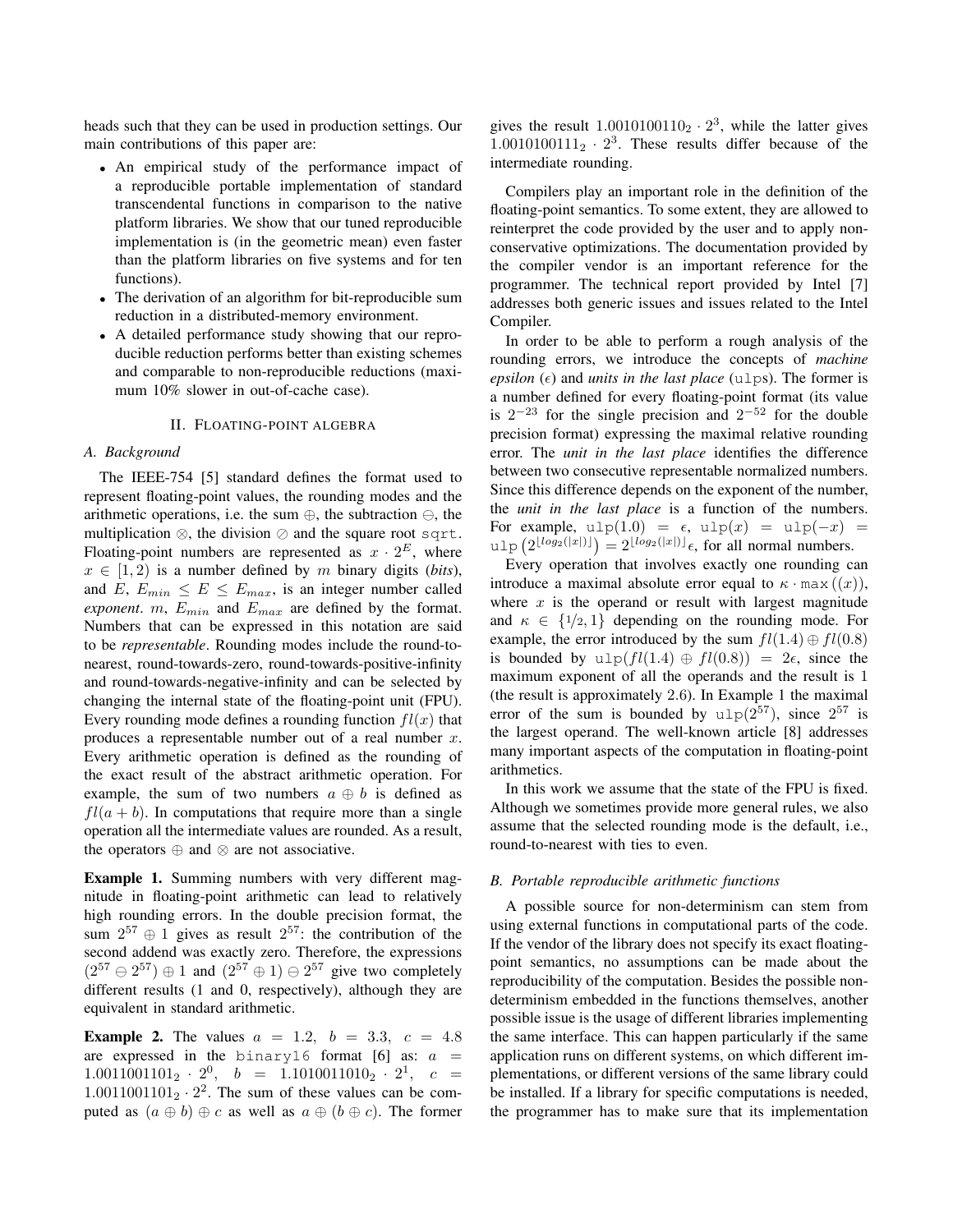is deterministic and that exactly the same implementation exists on all relevant architectures.

Different architectures have different features concerning, among others, the memory layout, the instruction set, the parallelism. However, one can rely on the fact that all computationally relevant architectures implement a common subset of the IEEE-754 [5], [6] standard, which makes it possible to perform internally deterministic computations.

Since floating-point computations are mostly nonassociative, the order of the operations must be strictly defined. The IEEE-754 2008 [6] standard includes the new ternary instruction Fused-Multiply Add (FMA), that performs a multiplication followed by an addition involving just one rounding. Using this instruction, the expression  $a \cdot b + c$ is evaluated as  $fl(a \cdot b + c)$  instead of  $fl(fl(a \cdot b) + c)$ , thus obtaining more precise result with less effort. However, this introduces an ambiguity, since two semantically different operations  $FMA(a, b, c)$  and  $(a \otimes b) \oplus c$  are expressed with the same code in most programming languages. Different compilers, or different compiler flags can cause the same code to use the former or the latter operation, breaking the internal determinism. Many compilers will avoid FMA instructions when optimizing expressions with brackets like  $(a * b) + c$ , although the standards do not force this behavior.

Since the format of floating-point numbers is completely defined by the IEEE-754 standard, one can portably perform bit-wise operations on floating-point numbers. To check whether a double-precision number  $x$  has magnitude larger than 1, one can take its high-order 32 bits as  $x_{hi}$  and check  $(x<sub>hi</sub> \& 0x7ff00000) > 0x3f800000$ . While this technique is portable, special attention must be paid if the code is to be ported on architectures with different endianness.

Many implementations of transcendental functions make use of lookup tables. Lookup tables avoid to perform some computation by storing reference values for specific inputs and using them as starting point for the computation of the result. Since the cost of computation with respect to memory access decreases on a regular basis, along with the fact that some architectures don't provide a suitable caching mechanism for storing such tables, implementations based exclusively upon computation are the best candidates for high-performance portable reproducible functions.

# *C. Case study: standard transcendental functions*

We consider now the example of basic mathematical functions. C, C++ and Fortran standards establish the availability of a set of mathematical functions as part of the standard library, but do not define their return values. This allows the programmers to use these functions without knowing which implementation will be used, but it is not guaranteed what result will be provided and what maximum error these routines have. A possible solution to this problem would be the standardization of the return values of the mathematical functions. Proposals for defining [9], [10] and implementing [11] such functions exist but the state of the art is not affected by them.

NVIDIA provides, as part of the CUDA toolkit, a set of *device* functions that includes all the functions specified by the C standard. The documentation of the toolkit contains a list of the maximum errors for each function in terms of ulps [12]. Since these functions do not use lookup tables and are based just upon computation, they can be used as a template to construct a set of portable reproducible functions. The code provided by NVIDIA contains portions that are specifically designed for CUDA devices. For instance, the non-standard function rsqrt is occasionally used. One can substitute non-portable code with code performing standard operations without loss of accuracy — in this case  $rsqrt(x) = 1.0/sqrt(x).$ 



Figure 1. Performance penalty of double-precision reproducible transcendental functions based on CUDA library.

Figure 1 shows the performance loss of the reproducible implementation of transcendental functions with respect to the standard library installed on different systems, i.e., Glibc for the CPU and the CUDA toolkit for GPUs. The loss of performance is defined as the ratio of the time required by the deterministic implementation to the time required by the standard one on the corresponding platform to perform the task of evaluating the function on  $2^{22}$  input values.

Figure 2 shows the geometric mean of the performance loss of all implemented functions for every architecture. The reproducible implementation based upon the CUDA library has been proven to be overall faster than many standard libraries. The geometric mean of the means presented in Figure 2 is 0.83, which is a performance improvement.



Figure 2. Geometric means over the set of transcendental functions shown in Figure 1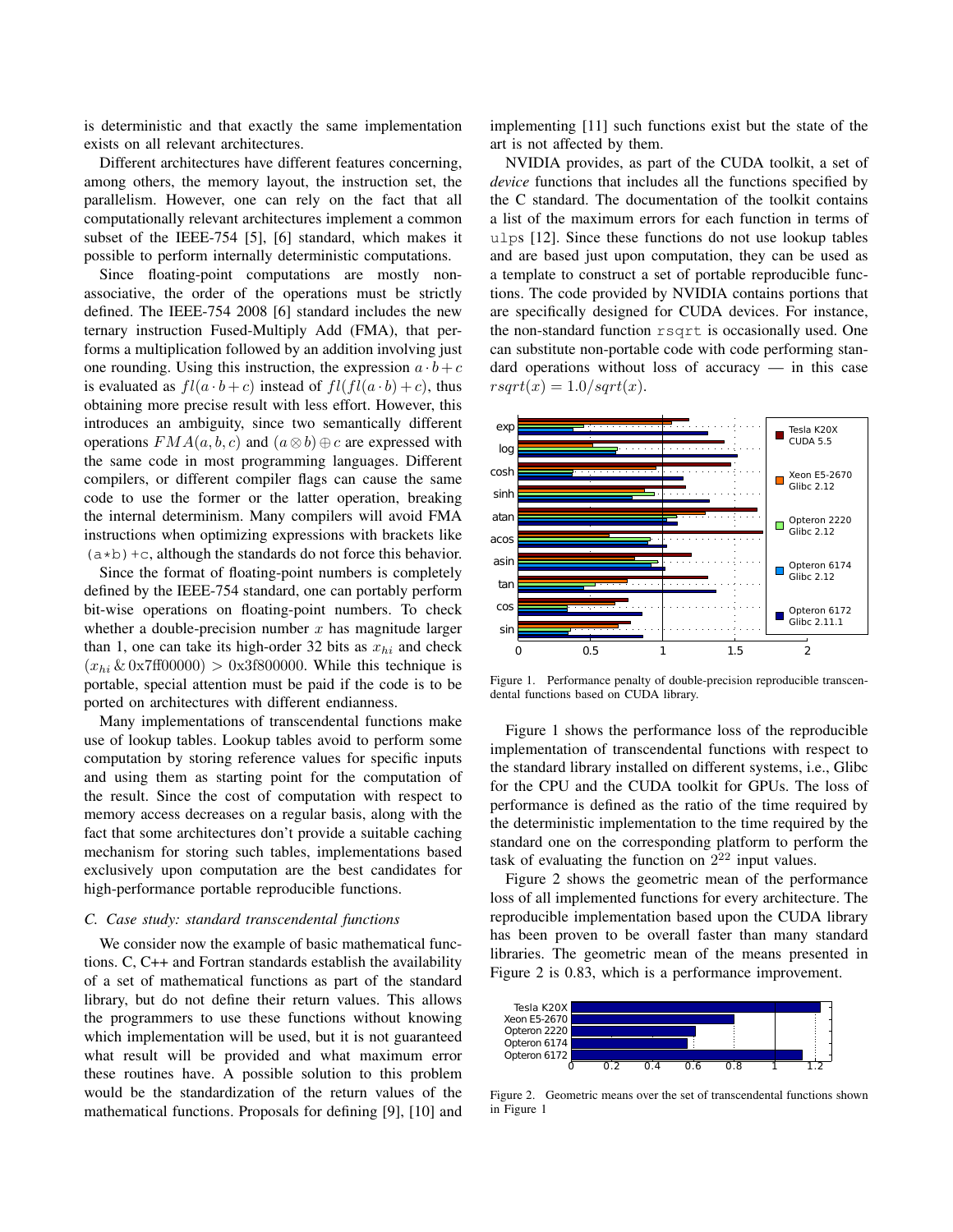#### III. REDUCTION OPERATIONS

We now discuss the more complex problem of reductions, which is used in many applications. Reductions are mathematically defined with a commutative and associative operator  $\odot$  and a sequence  $v_i$  as:

$$
T = v_1 \odot v_2 \odot \ldots \odot v_n.
$$

The definition of the reductions does not provide a bracketing, as the evaluation order for commutative and associative operators is unimportant. This is not the case in floating-point arithmetic, whose operators  $\oplus$  and  $\otimes$  are nonassociative (though they are commutative): the result of a floating-point reduction depends therefore on the bracketing. In order to make the result of such a reduction reproducible, the bracketing must be fixed. While this is feasible also in the distributed-memory case, it is difficult to implement efficiently. Although fixing the bracketing is the only generic method for performing reproducible reduction with a nonassociative operator, a special approach for sum reductions allows to avoid this intrusive requirement. In the remaining part of this section we explain this approach and how it can be applied to obtain reproducible reductions without the need for a fixed bracketing.

# *A. Deterministic sum reduction*

The method discussed in this section has been first explored by Rump [13] and by Demmel and Nguyen [14], [15]. We introduce the terminology and the approach that we will extend in the next section. We refer in particular to [14], where the whole method presented here is precisely derived and explained.

The technique is based on the fact that, by pre-rounding the values, it is possible to perform the floating-point sums so that no more rounding is involved. In order to apply a pre-rounding, a constant positive value M called *extractor* is used. M must be a power of two (negative exponents are allowed) and its magnitude must be larger than that of every partial sum of the values  $v_i$ . Demmel and Nguyen show that  $n$  values  $v_i$  can be reproducibly reduced in a floating-point format whose precision is  $\epsilon$ , if

$$
M \ge n \cdot |v_i| / (1 - 2n\epsilon) \quad \forall \ 1 \le i \le n. \tag{1}
$$

The pre-rounding consists in summing separately every value  $v_i$  with the extractor M, subtracting M from the result and adding the result of the subtraction  $q_i := (v_i \oplus M) \ominus M$ to the partial sum  $T := \sum_{i=1}^n q_i$ . We call the values  $q_i$ *contributions* to the sum. The following example shows the procedure applied on two values.

**Example 3.** We will reduce the binary16 values  $v_1$  =  $fl(3.16) = 1.1001010010 \cdot 2^1$  and  $v_2 = fl(1.73) =$ 1.1011101011<sub>2</sub> · 2<sup>0</sup> using the extractor  $M = 16 = 1 \cdot 2^4$ . In the sum  $v_1 \oplus M$  the trailing two bits of the mantissa of  $v_1$  do not pass any information, as they are in-

significant to the result<sup>2</sup>. The result of the sum is thus  $v_1 \oplus M = 1.0011001010_2 \cdot 2^4$ . The result of the subtraction is  $q_1 = (v_1 \oplus M) \oplus M = 1.1001010000_2 \cdot 2^1$ , where the trailing 3 bits are zero as result of the cancellation. When the same procedure is performed with  $v_2$ , the result is  $q_2 = (v_2 \oplus M) \oplus M = 1.1011110000_2 \cdot 2^0$ . Both contributions  $q_i$  have enough trailing bits set to 0 to sum them without rounding errors: the value  $q_1 \oplus q_2$  is  $1.0011100100_2 \cdot 2^2$ . The fact that the result has an exponent higher than those of the original values caused two trailing bits of the results to be discarded, but these bits were 0 as effect of the pre-rounding. The sum  $q_1 \oplus q_2$  was thus free of rounding errors.

The procedure is supported by the fact that the contributions  $q_i$  are integer multiplies of  $\epsilon M$ . There are no rounding errors because *a)* the sums are semantically equivalent to error-free integer sums, and *b)* this sum can be exactly contained by a floating-point value, since we chose an extractor which is large enough, following (1).

In the procedure shown in Example 3 some information is lost, since  $q_i$  is only an approximation of  $v_i$ . This information can be recovered by using the error-free subtraction  $r_i := v_i \oplus q_i$ . The *remainder*  $r_i$  contains exactly the part of  $v_i$  that has not been considered in the sum. The accuracy of the reduction can be improved by applying the same procedure explained above to the remainders, i.e., prerounding them using a suitable extractor and performing the error-free sum of the corresponding contributions. A suitable extractor  $M^2$  for the remainders  $r_i$  is a power of two with the property  $M^2 \geq n \cdot |r_i| / (1 - 2n\epsilon) \ \forall 1 \leq i \leq n$ , analogously to (1). Since  $|r_i| < \kappa \epsilon M$  — where  $\kappa \in \{1, 1/2\}$ depends on the rounding mode — every power of two with  $M^2 \geq n \epsilon M/(1 - 2n \epsilon)$  will be suitable. By defining

$$
\alpha_n := 2^{\lceil \log_2(n/(1-2n\epsilon)) \rceil},
$$

one can set  $M^2 = \alpha_n \kappa \epsilon M$ , which is a power of two and satisfies the aforementioned requirement.

Example 4. Continuing on the same setting of Example 3, we can now compute the remainders  $r_i = v_i - q_i$ :  $r_1$  $1.0_2 \cdot 2^{-8}$ ,  $r_2 = -1.01_2 \cdot 2^{-8}$ . As expected, both remainders satisfy  $|r_i| \leq \kappa \epsilon M$  — in this case  $\kappa = 1/2$ ,  $M = 2^4$ ,  $\epsilon =$  $2^{-10}$ ,  $\kappa M \epsilon = 2^{-7}$ . The extractor used to pre-round these remainders will be  $M^2 = \alpha_n \kappa \epsilon M = 2^{-5}$ .

$$
\begin{array}{c|c|c} & M & \multicolumn{3}{|c|}{M} \\ \hline 1 & 0 & 0 & 0 & 0 & 0 & 0 & 0 & 0 \\ \hline \hline 1 & 1 & 0 & 0 & 1 & 0 & 1 & 0 & 0 \\ \hline E=0 & & & q_1 & & & & r_1 \\ \end{array}
$$

Figure 3. Pre-rounding of value  $v_1$  in Examples 3 and 4. Extractor M has exponent 4, value  $v_1$  has exponent 0.

<sup>2</sup>depending on the rounding mode. See [5] for detailed explanations.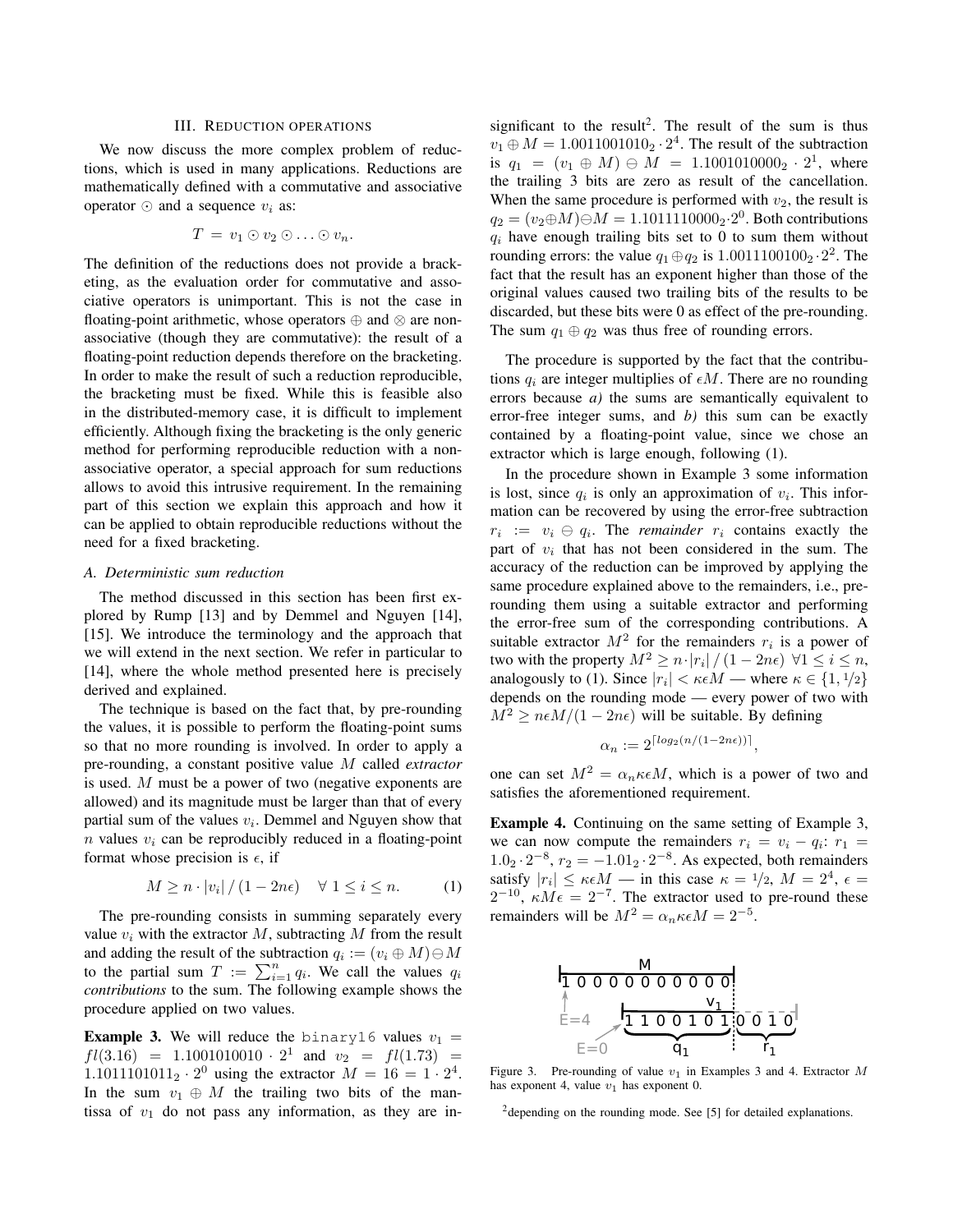We will call the pre-rounding of the values  $v_i$  and the sum of the corresponding contributions *first-level extraction*. The extractor that we have denoted with M until here will be more precisely identified by  $M<sup>1</sup>$ . The corresponding contributions will be  $q_i^1$  and the remainders  $r_i^1$ . The sum of the contributions  $q_i^1$  will be identified by  $T^1$ . The extractor used to pre-round the remainders  $r_i^1$  will be  $M^2$ , the corresponding contributions  $q_i^2$ , their sum  $T^2$ . The remainders of the pre-rounding operation will be  $r_i^2$ . The process of prerounding the remainders  $r_i^1$  and summing the corresponding contributions will be called *second-level extraction*. One can add arbitrary many levels by pre-rounding the remainders of the previous level. The superscripts of the variables  $M, T, q$ ,  $r$  and  $N$  (not yet introduced) will identify the level, not the exponent, for the remaining part of the section. The number of levels used is identified by  $k$ .

In order to implement this algorithm in a distributedmemory environment, a global reduce is needed at the beginning in order to choose the first-level extractor  $M<sup>1</sup>$ and another global reduce is needed at the end, in order to sum all the local results. Since all sums derived from an extraction are associative and thus order-independent, the final reduce does not have to be internally deterministic in order to provide a reproducible result. This is implemented in Algorithm 9 (Parallel K-Fold Reproducible sum, later referred to as *double-sweep algorithm*) proposed by Demmel and Nguyen in [14], where the mathematical background and derivation are explained in detail, along with the error estimate for the multi-level reduction: the maximal difference between the computed sum  $T := \sum_{f=1}^{k} T^f$ , where k is the number of levels, and the exact sum is

$$
E_{rep,k} = 2k\kappa\epsilon \left|T\right| + \frac{8n}{1 - 8n\kappa\epsilon} \left(\kappa\epsilon\right)^2 M^1 + \frac{2}{3} n\kappa\epsilon M^k. \tag{2}
$$

# *B. Single-sweep deterministic sum*

The double-sweep algorithm requires two communication steps, one at the beginning and one at the end, and latency hiding is impossible. With today's high-performance applications being designed to exploit to parallelism given by large number of computing processes, this need for communication can decrease the efficiency of the reduction. We design in this section an algorithm that avoids the first communication step and provides a completely reproducible and accurate result.

We base our design on initial ideas by Demmel and Nguyen [15]. Indeed, a technique similar to the one presented in this section has been published concurrently and independently by Demmel and Nguyen in [16]. In order to reduce the amount of computation required by the multilevel extraction, the authors of that paper make use of new instructions that fuse a bit-mask and a sum in a single floating-point operation, obtaining performance improvement where these instructions are available, e.g., on the MIC architecture, at the cost of a small accuracy loss. The results obtained by Demmel and Nguyen show performance degradation of up to 5x compared to a non-reproducible sum for small number of processes and a 20% penalty for large number of processes. We aim at reducing these penalties maintaining at the same time a good accuracy. However, the technique presented in [16] supports a much larger number of input values than the algorithm proposed in this work.

In the previous section we have made use of extractors whose magnitude was defined as a function of  $v_{max}$  :=  $|\max(v_i)|$ . The sequence  $M<sup>f</sup>$  was indeed defined as

$$
M^{1} = \alpha_n 2^{\lceil \log_2(v_{max}) \rceil}
$$

$$
M^{f+1} = \alpha_n \epsilon M^f.
$$

We define now a sequence  $N<sup>f</sup>$  that does not depend on  $v_{max}$ , thus removing the need to compute it. In this sequence the starting value is the largest possible extractor, while the relationship between two consecutive extractors is the same that was used to define  $M^{f+1}$ :



Figure 4. The sequence  $M<sup>f</sup>$  used in the previous section is displayed in the two top examples. The last example shows the sequence  $N^f$ , which depends on the number of elements, but not on the magnitude of  $v_{max}$ .

Figure 4 shows the difference between the two definitions. The sequence  $M<sup>f</sup>$  depends on the magnitude of  $v_{max}$  for the magnitude of the first extractor. The sequence  $N<sup>f</sup>$  starts instead with a fixed  $N^1$ . These definitions differ remarkably from those presented in [16], where the ratio between two extractors is fixed a-priory and independently from the number of input values.

**Definition 1.** An extractor  $M$  *supports the value*  $v_i$  *among*  $n$  if

$$
M \ge \alpha_n 2^{\lceil \log_2(|v_i|) \rceil}.\tag{3}
$$

In the following, when not otherwise stated, we will express that an extractor *supports* a value, or that a value *is supported*, implicitly meaning *among the number of values in the array*.

When comparing this definition with (1), which is a weaker requirement, it is clear that a value M supporting all the  $n$  elements of a vector is suitable for extracting them using the pre-rounding techniques explained in the previous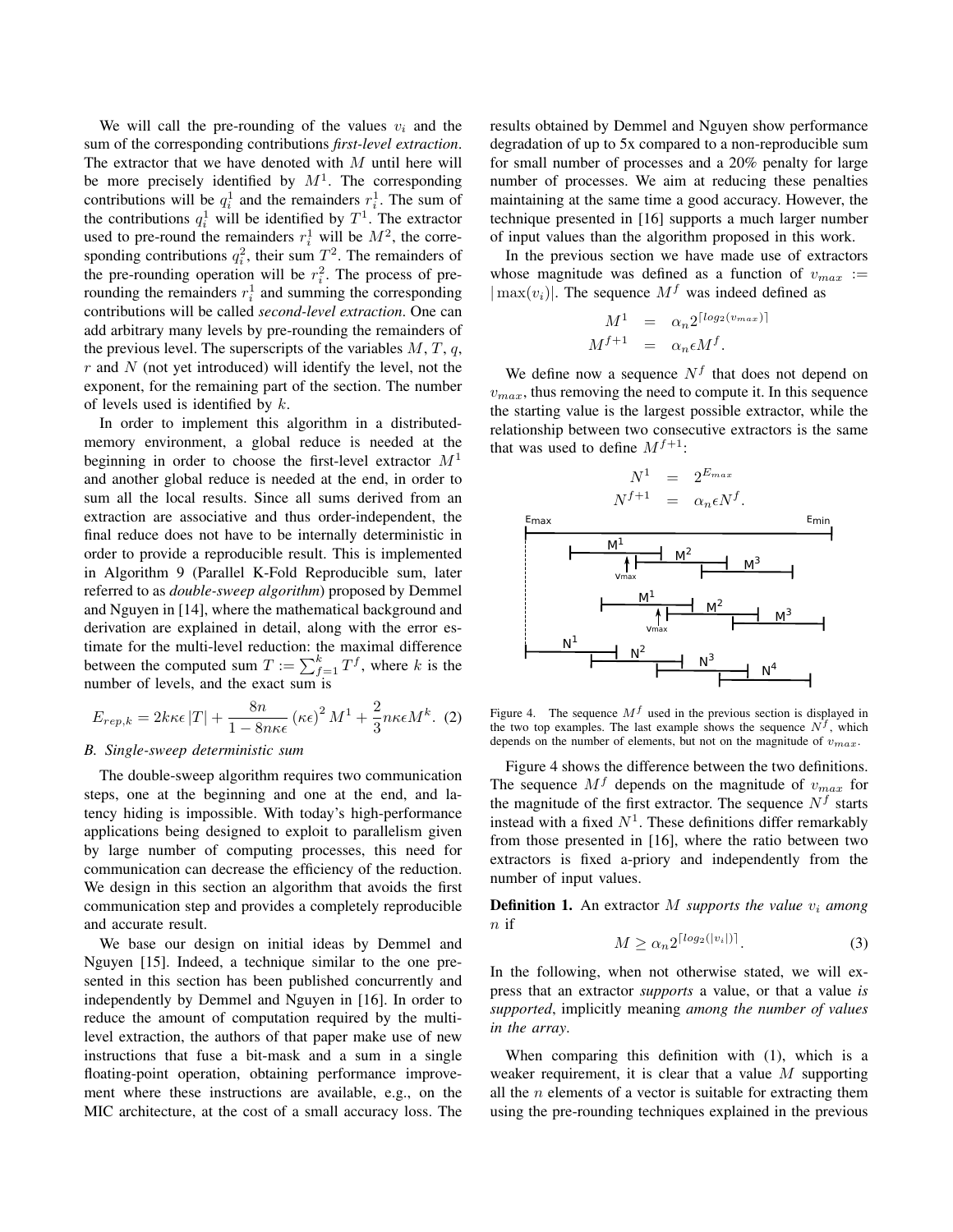section.

The algorithm that we propose performs a single sweep through the vector and chooses dynamically the set of extractors used to pre-round the values. During the start-up, the lowest extractor  $N<sup>f</sup>$  supporting the first value  $v<sub>1</sub>$  is found and the set of extractors  $\{N^f, \ldots, N^{f+k}\}\$ is chosen for the multi-level pre-rounding. The algorithm keeps track of the maximal value supported by the largest extractor in this set. At every iteration a new value  $v_i$  is loaded and processed: if the value is still supported by the largest extractor in the  $set$  — i.e., if its absolute value is lower than or equal to the maximal supported value —, then the pre-rounding operation is performed in the same way we presented in the previous section. Otherwise, the set of extractors must be updated by discarding the lowest one and including a larger one at the beginning. The procedure must be repeated until the new largest extractor supports the value  $v_i$ .

Figure 5 shows this procedure. In this figure, and in the remaining part of the section, the current largest extractor is designated by  $M^1$ , and the set itself by  $\{M^1, \ldots, M^k\}$ .



Figure 5. Update of the extractor set in a two-level reduction. The value  $v_i$  is supported by the current largest extractor  $N^3$ : a larger extractor  $N^2$ enters the set, while the extractor  $N<sup>4</sup>$  is discarded.

The contributions extracted with every extractor  $M<sup>f</sup>$  are summed into the corresponding partial sum  $T<sup>f</sup>$ . When the procedure explained in the previous paragraph is used to include a new extractor, a new corresponding partial sum must also be initialized, while the last partial sum  $T<sup>k</sup>$  is discarded. The initialization of the new leading partial sum  $T<sup>1</sup>$  is not trivial, as the following example shows.

Example 5. In the binary16 format, we want to perform a two-level reduction the values  $v_1 = fl(0.4)$ 1.1001100110<sub>2</sub> · 2<sup>-2</sup> and 4 <  $v_2$  < 5 among a vector of *n* values, using the extractors  $M^1 = 2^7$  and  $M^2 = 2^2$ . For a small n (e.g.,  $n = 20$ ),  $v_1$  is supported by both extractors, while  $v_2$  is supported by  $M<sup>1</sup>$  only. If  $v_1$  is processed first, and the current maximal extractor is  $M<sup>1</sup>$ , the first and second-level contributions and remainders of  $v_1$  are  $q_1^1 = 1.1_2 \cdot 2^{-2}, r_1^1 = 1.10011_2 \cdot 2^{-6}, q_1^2 = 1.1_2 \cdot$  $2^{-6}$ ,  $r_1^2 = 1.1_2 \cdot 2^{-10}$ . If instead the current largest extractor is  $M^2$ , the first-level contribution and remainder are  $\tilde{q}_1^1$  =  $1.0011_2 \cdot 2^{-2}$ ,  $\tilde{r}_1^1 = 1.1_2 \cdot 2^{-10}$  (the second-level contribution is in this case unimportant). Clearly,  $\tilde{q}_1^1 = q_1^1 + q_1^2$  and  $\tilde{r}_1^1 = r_1^2$ , meaning that the total contributions of  $v_1$  into

the sum have been the same and the final remainder is the same. But they are distributed differently among the partial sums. This breaks the reproducibility if at some point a large value (e.g.,  $v_2$ ) requires that the current second-level partial sum is discarded. At that point, depending on the order of processing of the values, two possible results can be obtained: either  $q_1^2$  is discarded, or it is not, because it is part of the current first-level contribution.

To solve the situation depicted in this example, we add one more larger level, the *zeroth level*. The extractor set contains one more entry,  $M^0$ , larger than  $M^1$ . For every processed value  $v_i$ , the contribution  $q_i^0$  is computed and summed in the partial sum  $T^0$ . The first-level contribution  $q_i^1$  is computed by extracting the same value  $v_i$  using  $M^1$ . Note that the zeroth-level remainder  $r_i^0$  is not needed and thus not computed. When the procedure of choosing a new extractor is followed because an unsupported value is found, the new first-level partial sum is initialized to the value contained in the old zeroth-level:  $T_{new}^1 = T^0$ . The contributions redundantly contained in both the old zeroth and the first level are subtracted:  $T_{new}^2 = T^1 - T^0$ . The new zeroth-level partial sum is set to zero, since the contributions to this level by values supported by  $M<sup>1</sup>$  are exactly zero:  $T_{new}^0 = 0$ . To clarify the last sentence, we remind that there is an upper bound to the absolute value of  $v_i$  given by the fact that it is supported by the old  $M^1$  (see Definition 1). Since  $M^0 = \alpha_n \epsilon M_{new}^0$  and  $v_i \leq M^1 = \alpha_n \epsilon M^0 = (\alpha_n \epsilon)^2 M_{new}^0$ , we can eventually bound the absolute value of  $v_i$  by  $|v_i| < \frac{1}{2} \epsilon M_{new}^0$ , which ensures that  $v_i \oplus M_{new}^0 = M_{new}^0$ , i.e., its contribution is zero. Lemma  $1$  (appendix<sup>3</sup>) contains a detailed proof of this fact.

Example 6. We apply the derived technique on Example 5. When  $v_1$  is processed and the current largest extractor is  $M^2$ , the contribution of  $v_1$  to  $M^1$  and  $M^2$  are computed as  $\hat{q}_1^f$ :  $\hat{q}_1^1 = (v_1 \oplus M^1) \oplus M^1 = 1.1_2 \cdot 2^{-2}$ ,  $\hat{q}_1^2 = (v_1 \oplus$  $(M^2) \oplus M^2 = 1.10011_2 \cdot 2^{-2}$ . When  $v_2$  is processed and a new extractor enters the computation, in order to recover the correct contributions of  $v_1$  to  $M<sup>1</sup>$  and of the remainder  $r_1^1$  to  $M^2$ , it is sufficient to do:  $q_1^1 = \hat{q}_1^1 = 1.1_2 \cdot 2^{-2}$ ,  $q_1^2 (= (r_1^1 \oplus M^2) \oplus M^2) = \hat{q}_1^2 - \hat{q}_1^1 = 1.1_2 \cdot 2^{-6}$ . When compared these values with  $q_1^1$  and  $q_1^2$  those obtained in Example 5, one can see that they match perfectly.

If the array is distributed among  $p$  processes, each one owning  $n_p$  values, each process must perform a local computation without the need for an initial global reduction to find the maximum value. Since different processes can end the local reduction with different extractor sets, during the final reduction the partial results must be reduced so that the partial sums corresponding to the same level are summed

<sup>3</sup>\*An identical version of this paper including the appendix can be downloaded at http://htor.inf.ethz.ch/sec/bitrep-ipdps.pdf.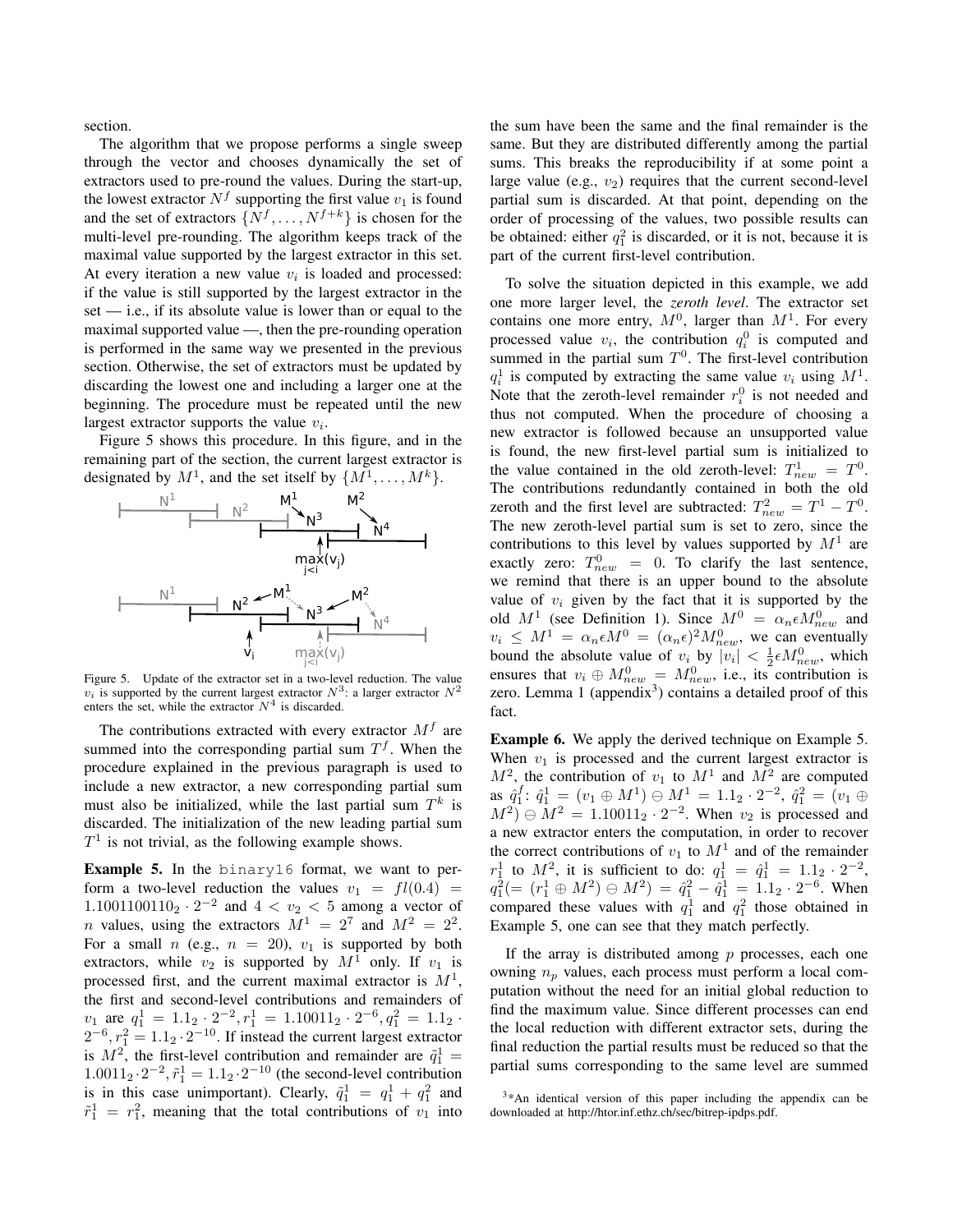# Algorithm 1 Merge of partial sums: MergeLevels

**Require:**  $(h_{max,p}, \underline{T}_p)$  and  $(h_{max,q}, \underline{T}_q)$  are the resulting levels and partial sums coming from processes  $p$  and  $q$ .

1:  $h_{diff} = h_{max,p} - h_{max,q}$ 2: if  $h_{diff} \geq 0$ , then 3:  $T_p^f = T_p^f \oplus T_q^{f-h_{diff}}$  for  $f = h_{diff}$  to k 4: else 5:  $T_p^f = T_p^{f + h_{diff}} \oplus T_q^f$  for  $f = k$  to  $-h_{diff}$ 6:  $T_p^f = T_q^f$  for  $f = -h_{diff} - 1$  to 0  $7<sub>·</sub>$  end if 8:  $h_{max,p} = \max\{h_{max,p}, h_{max,q}\}$ **Ensure:**  $(h_{max,p}, \underline{T}_p)$  is the sum of both partial results

together. Algorithm 1, which addresses this issue, is used as operator within the standard MPI\_Reduce to provide the correct global partial sums. The partial sums are eventually summed by the root process. Algorithm 2 implements the whole procedure.

# *C. Accuracy*

The multi-level pre-rounding reduction with initial maximum computation uses the optimal set of extractors, i.e., whose largest extractor  $M<sup>1</sup>$  is the smallest extractor supporting  $v_{max}$ . The single-sweep algorithm does not know  $v_{max}$ . It fixes the sequence of suitable extractors  $N<sup>f</sup>$ . At the end of the computation, the largest used extractor is at least as large as the optimal extractor  $M<sup>1</sup>$ , i.e., the largest extractor of the optimal set. In the best case the largest used extractor is equal to the optimal extractor. It can not always be the case, since only a small number of extractors are part of the sequence  $N$  used by the single-sweep algorithm. Figure 6 shows two cases: in the first case the sequence  $N$  contains an extractor  $(N^{f+1})$  which is slightly larger than the optimal extractor  $M<sup>1</sup>$ ; in the second case the first element of the sequence N which at least as large as  $M^1$  is  $N^f$ , which is far larger than  $M<sup>1</sup>$ . In the former case the accuracy of the singlesweep algorithm with  $k$  levels is similar to the accuracy of the double-sweep algorithm with the same number of levels. In the latter case the accuracy of the single-sweep algorithm is much worse because many significant bits are *wasted* as effect of the selection of a suboptimal largest extractor.



Figure 6. Sketch of *a)* good and *b)* bad case of relationship between optimal largest extractor  $M<sup>1</sup>$  and actually used largest extractor in the extractor set for the single-sweep algorithm  $(N^{f+1}$  resp.  $N^f$ ).

Unfortunately, since the sequence  $N$  depends just on the number of values  $n$ , it is not possible to adjust the extractors to fit the situation better. This leads to possible

Algorithm 2 Multiple-level vector extraction with adaptive extractor on distributed-memory

**Require:** <u>v</u> is a vector of global size n<sub>p</sub> local size  $n_p$ 1:  $\alpha = 2^{\lceil log_2(\frac{n}{1-2n\epsilon}) \rceil}$ 2:  $h = \operatorname{argmin}_{f \geq 2} \left\{ N^f \,:\, N^f \operatorname{supports} v_1 \operatorname{among} n \right\}$ 3:  $M^f = N^{h+f}$  for  $f \in \{0,1,\ldots,k\}$ 4:  $T^f = 0$  for  $f \in \{0, 1, ..., k\}$ 5:  $v_{max} = M^1/\alpha_n$ 6: for i = 1 to  $n_p$  in any sequential order do 7: **while**  $|v_i| > v_{max}$ , do 8: **for**  $f = k$  to 3 9:  $M^f = M^{f-1}$ ;  $T^f = T^{f-1}$ 10: end for 11:  $M^2 = M^1; T^2 = T^1 \oplus T^0$ 12:  $M^1 = M^0; T^1 = T^0$ 13:  $M^0 = N^{h-2}$ ;  $T^0 = 0$ 14:  $h = h - 1; \quad v_{max} = M^1/\alpha_n$ 15: end while  $16:$  $\Omega^0 = (M^0 \oplus v_i) \ominus M^0$  $17:$  $^{0} = T^{0} \oplus q^{0}$  $18:$  $r^0 = v_i$ 19: **for**  $f = 1$  to k  $20:$  $f=(M^f\oplus r^{f-1})\ominus M^f$ 21:  $T^f = T^f \oplus q^f$ 22:  $r^f = r^{f-1} \ominus q^f$ 23: end for 24: end for 25:  $T^1 = T^1 \ominus T^0$ 26: Reduce  $\left( \left( h, \, \left[T^0,T^1,\ldots T^k\right]\right),$  MergeLevels $\right)$ 27:  $t = 0$ 28: for  $f = k$  to 0 do:  $t = t \oplus T^f$ ; end for **Ensure:**  $t$  is the deterministic sum of the  $k$ -level high-order parts of the values  $v_i$ 



Figure 7. Absolute error comparison of conventional reduction, singlesweep and double-sweep reduction in double-precision with exponentially distributed input data ( $\lambda = 10^{-8}$ ). *Single 1*, *Single 2* and *Single 3* labels refer to the single-sweep algorithm with corresponding number of levels. *Double 1* and *Double 2* labels refer to the double-sweep algorithm.

large oscillations of the actual accuracy and to a loose error bound. Indeed, the only a-priori bound is given by the fact that there is a maximal difference between the exponent of the largest used extractor and that of the optimal extractor. This difference is the difference between two levels. In other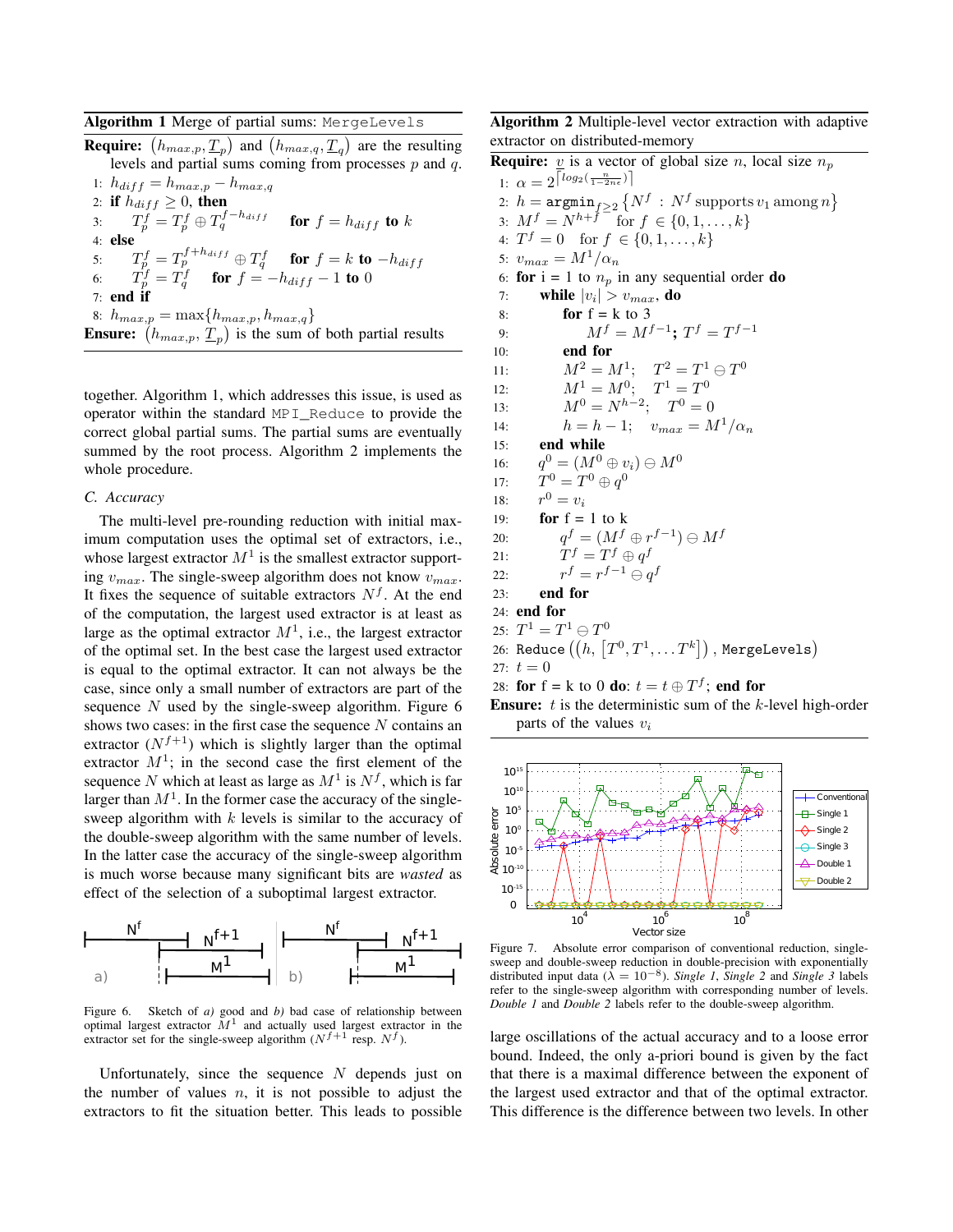words, the absolute error of the single-sweep algorithm with  $k$  levels is at most as large as the absolute error of the double-sweep algorithm with  $k - 1$  levels, which is given in (2). The reason for this is that the optimal extractor lies between the largest extractor actually used and the secondlevel used extractor. Therefore, the  $(k + 1)$ -th actually used extractor is at most as large as the  $(k)$ -th extractor after the optimal one, i.e., the last extractor used by the  $k$ -th level double-sweep algorithm.. The actual absolute error strongly depends on the maximum value of the array, which in turn depends on the distribution of data. Different distributions lead to different absolute errors.

Figure 7 shows double-precision experimental results in which the absolute error of both algorithms and of the conventional algorithm are compared. We explore the error when the vector elements are exponentially distributed with  $\lambda = 10^{-8}$  to maximize the error for reproducible algorithms. As expected, the accuracy of the single-sweep algorithm depends on the size of the vector and is not monotonic because a small variation of the size of the vector can determine an improvement or a worsening of the situation depicted in Figure 6. The accuracy of Single 2, i.e., the twolevels single-sweep algorithm, is approximately the same of Double 1, i.e., one-level double-sweep, in the worst cases; in the best cases its accuracy is complete (it is accurate to the least significant bit). Single 3 and Double 2 always returned the exact result in every experiment. The exact value is computed through a 4-level double-sweep algorithm, which gives always the exact result if the input values are non-negative, as the maximum absolute error is still less significant than the least significant bit of the result.

# *D. Performance*

We now compare the performance of the distributed reduction using the conventional algorithm, the two-level double-sweep, and the three-level single-sweep with a theoretical model and experimental results. We select one more level in the single-sweep case in order to maintain at least the same accuracy as the double-sweep algorithm.

The conventional algorithm performs  $n_p$  flops locally to compute the sum, then an MPI\_Reduce. The double-sweep algorithm with  $k = 2$  performs a local max reduction (one flop for the absolute value, one for max,  $2n_p$  flops in total) followed by an MPI\_Allreduce, then a local computation involving  $8n_p$  flops followed by an MPI\_Reduce. The single-sweep algorithm with  $k = 3$  performs instead a single MPI\_Reduce operation after a local computation involving  $16n_p$  flops. In the out-of-cache case, the main memory accesses are more relevant than the number of flops. The double-sweep algorithm reads the whole array twice  $(16n_n)$ bytes in double-precision), while the single-sweep algorithm reads it just once  $(8n_p)$  bytes). The given numbers are firstorder approximations.



Figure 8. Performance comparison of conventional reduction performed with MKL (*Conv*), single-sweep reduction with two levels (*Single2*), with three levels (*Single3*) and double-sweep reduction with 1 level (*Double 1*) on varying number of processes, each owning  $2^{20}$  double-precision values,

We define  $\alpha$  as the communication latency,  $\beta$  as the main memory bandwidth, and  $\gamma$  as the FPU bandwidth (i.e., the number of floating-point operations per second). We assume that MPI\_Reduce uses a binary tree communication pattern, that the number of communicated values (no more than  $k + 2$  values, i.e., usually no more than 5) is negligible and that the local computation and main memory prefetch into the cache can overlap. The time required by the double-sweep algorithm is thus  $2\lceil log_2(p)\rceil \cdot \alpha +$  $\max\{16n_p/\beta, 10n_p/\gamma\}$ , while the time required by the singlesweep algorithm is  $\lceil log_2(p) \rceil \cdot \alpha + \max \{8n_p/\beta, 16n_p/\gamma\}$ . In the out-of cache case, the single-sweep algorithm is expected to be always faster than the double-sweep one, as it requires less communication and less main memory reads. In the incache case the single-sweep algorithm can be expected to be faster if 6  $n_p/\gamma < \lceil log_2(p) \rceil \cdot \alpha$  (more accurate models may depend on CPU or GPU type).

We performed a test in double-precision format on the Piz Daint cluster<sup>4</sup>. Figure 9 shows the results of local computation, communication and overall performance on 16384 processes, whereas Figure 8 shows the performance of the reduction algorithms on a varying number of processes. The results show that the communication required by the double-sweep dominates the runtime in the in-cache case, while the single-sweep algorithm is balanced in both incache and out-of-cache cases. In this experiment the singlesweep algorithm is faster than the double-sweep algorithm without loss of accuracy and its overhead to the conventional algorithm is less than 10% for large arrays.

# IV. CASE STUDIES

We now discuss how our developed tools can be applied to various science domains in order to develop reproducible parallel programs.

### *A. Linear algebra and applications thereof*

Linear algebra contains a broad set of operations that form the basis for many computational applications. Constructing a reproducible library for linear algebra means moving an

<sup>4</sup>http://www.cscs.ch/computers/piz\_daint/index.html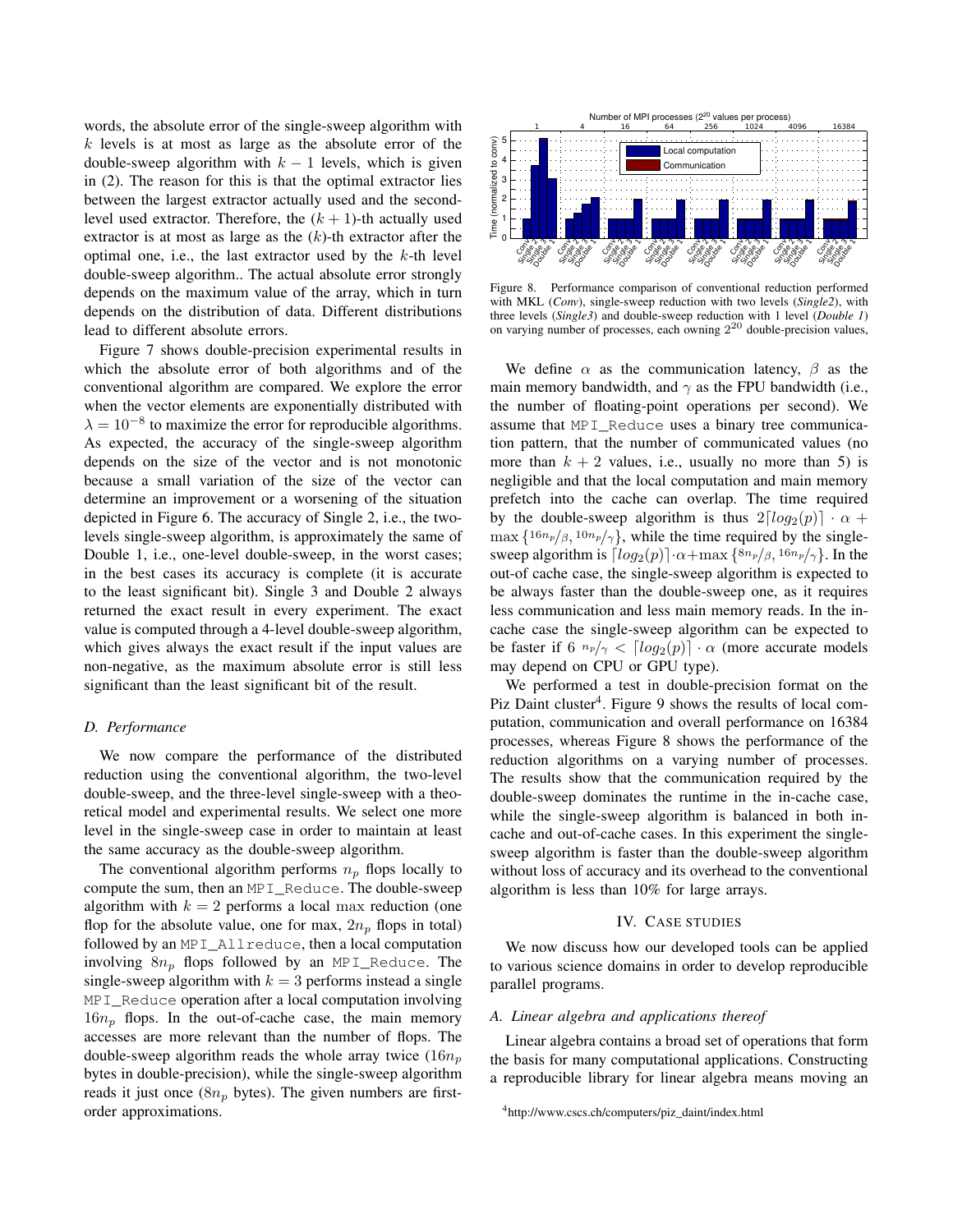

Figure 9. Performance comparison of conventional reduction performed with MKL (*Conv*), single-sweep reduction with two levels (*Single2*), with three levels (*Single3*) and double-sweep reduction with 1 level (*Double 1*) in double-precision format with 16384 MPI processes. The gray bar separates the in-cache and out-of-cache cases and highlightes the different performance behaviour due to the increasing relevance of the loading from the main memory.

important step towards the ability to construct reproducible scientific applications. The problems that can threaten reproducibility are mainly due to reductions:

- Basic linear algebra operations like scalar product, matrix-vector and matrix-matrix multiplications are essentially particular types of reductions. By applying the pre-rounding technique for reductions, these operations can be made reproducible also for the distributed case.
- Matrix decompositions can be performed by just making use of the mentioned basic operations. LU decompositions, e.g., can be implemented, as in the commonly used function  $qetf2$ , as a sequence of rank-1 updates, which are in turn made reproducible by applying the already mentioned techniques. The getrf function decomposes instead the matrix in blocks and applies a sequence of getf2 and other lower-level operations. This method can be made reproducible if the block size is fixed, which can be a restrictive requirement.
- Construction of sparse matrices, for example in the compressed row storage format (CRS), is usually performed by incrementally adding non-zero values. If several entries refer to the same position in the matrix, a reduction must be performed, which is the only issue that could compromise reproducibility.
- Sparse solvers like the preconditioned conjugate gradient rely on basic linear algebra (matrix-vector multiplication in particular) applied to a sparse matrix and fast solution of a system with the preconditioner matrix. All these operations can be made in deterministic as shown, which would automatically lead to reproducible solvers.

A broadly used technique to solve partial differential equations is the finite elements method. The steps needed to solve a finite element problem starting from a spatial discretization are *a)* the computation of the contributions of each basis function into the stiffness matrix A and into the right-hand side vector  $\phi$ , *b*) the assembly of the stiffness matrix in a sparse format like CRS, *c)* the assembly of the right-hand side vector  $\phi$  and *d*) the solution of the system  $Ax = \phi$ . To compute the contributions of the basis functions, a quadrature must be performed. As a quadrature is a weighted sum of the evaluation of the function to be integrated in a set of points, two requirements must be satisfied in order for point *a)* to be reproducible: the function must be deterministic and the reduction must be reproducible. The former is achieved by considering the methods explained in Section II, while the latter can be achieved by fixing the order of the weighted sum. Parallelism in usually not applied when computing single quadratures, and mesh points and basis functions have a reproducible order defined by the mesh. Fixing the sum order is thus feasible and has no overhead. We have shown that assembling a CRS matrix can be made reproducible even if the order in which the single values appear is not determined, which can be the case if a different data distribution is applied. As result, the matrix A and the right-hand side vector  $\phi$  are fully reproducible. The solution of the system through a sparse solver was also treated previously, leading to the conclusion that the finite elements method can be implemented in a reproducible way.

# *B. Stencils*

Other widely used methods involve computations performed on structured grids in form of stencils: every entry of a field is computed at every iteration by evaluating a function whose input are the values contained in other fields. The data is usually distributed among the participating computational units. Since the shape of the stencils are fixed, the portions of the fields needed to compute a specific value are limited and well-known. In order to update a value all the values that take place in the corresponding computation must be made available to the computational unit responsible for that value. If these values are non-local, a communication is performed.

The assumptions that ensure that a stencil computation is reproducible are *a)* that the functions used to update the values are deterministic and *b)* that all values needed to perform the update are consistently available. The latter is a requirement for the stencil computation to be consistent and is therefore assumed to be true in any case. For the former, we refer to Section II.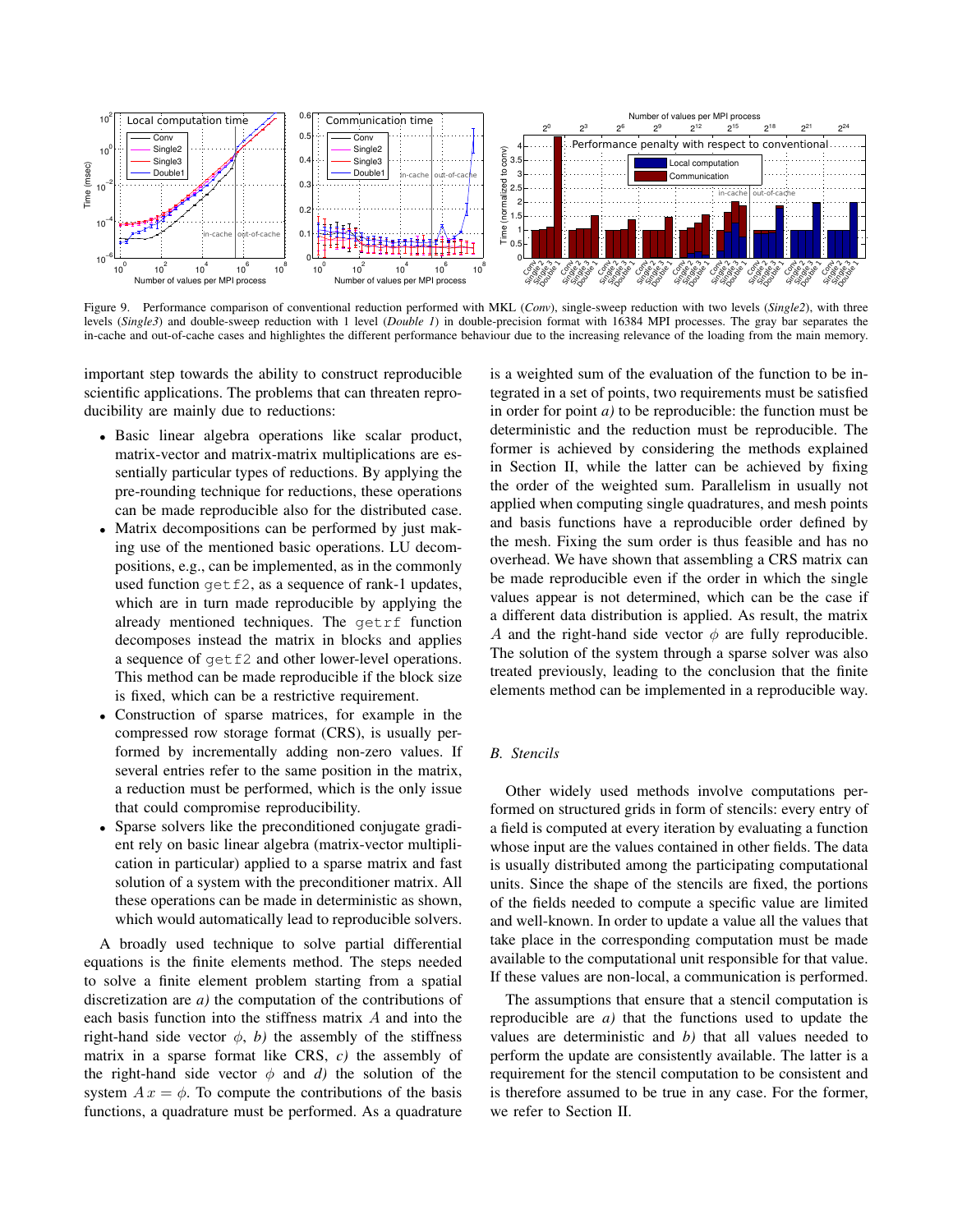# V. RELATED WORK

As already mentioned, work on reproducible reductions has been performed by Demmel and Nguyen [14], [15], [16]. An asynchronous parallel model to provide deterministic reductions has been developed by Budlimic et al. [17]. Internally deterministic algorithms have been developed by Blelloch et al. [18].

Sources of non-determinism in particular in MPI communications have been studied by Chiang et al. [19]. Other studies on non-determinism caused by parallelism have been performed by Bergan et al. [20], Bocchino et al. [21], Leiserson et al. [22], Olszewski et al. [23].

Jooybar et al. proposed [24] a GPU architecture capable of enforcing bit-reproducibility in computations exploiting at the same time the massive multi-threaded parallelism. Further work on IEEE-754 floating-point operations performed on GPU architectures with OpenCL has been performed by Leeser et al. [25].

Bit-reproducibility is a problem that needs attention at many levels. This work focused on the algorithmic/programming part. Our approach is thus different from that of many other works. The heterogeneity of these works on the same topic shows its importance and its vastness.

### VI. CONCLUSIONS

We presented techniques and algorithms that solve the problem of achieving bit-reproducible results for specific tasks maintaining, or improving, accuracy and performance over conventional, non-reproducible counterparts. The research on this promising topic is active, but still in early stages. With our contribution, we pursued the goal of providing practical knowledge, which can be directly used to build applications that can benefit from bit-reproducibility. We released the code used in this work under the BSD license at the URL http://github.com/andyspiros/bitrep, in the hope that a collaborative effort to build a toolset for reproducible computations can be started. The practical knowledge that we provided can be also used at all levels, e.g., by library vendors to ensure the reproducibility of their products.

In an HPC context that is developing towards increasing heterogeneity, the ability to construct software products able to consistently and efficiently run on different platforms can make the difference between promising and successful efforts. In highly non-linear systems, in particular in climate science, the goal of achieving bit-reproducibility can be crucial in order to exploit current and future heterogeneous hardware platforms. From this point of view, the role of bitreproducibility is bound to become increasingly important.

#### *Acnkowledgments*

We thank Hong Diep Nguyen for helpful discussions related to the details of the comparison of the single-sweep algorithm and the 1-Reduction in [15].

## **REFERENCES**

- [1] R. Skålin and D. Bjørge, "Implementation and Performance of a Parallel Version of the HIRLAM Limited Area Atmospheric Model." *Par. Comp.*, vol. 23, no. 14, pp. 2161–2172, 1997.
- [2] E. N. Lorenz, "The predictability of a flow which possesses many scales of motion," *Tellus*, vol. 21, no. 3, p. 289, 1969.
- [3] J. Teixeira, C. A. Reynolds, and K. Judd, "Time step sensitivity of nonlinear atmospheric models: numerical convergence, truncation error growth, and ensemble design," *Journal of the atmospheric sciences*, vol. 64, no. 1, pp. 175–189, 2007.
- [4] T. N. Palmer, "Predicting uncertainty in forecasts of weather and climate," *Progress in Physics*, vol. 63, no. 2, p. 71, 2000.
- [5] "IEEE Standard for Binary Floating-Point Arithmetic," *ANSI/IEEE Std 754-1985*, 1985.
- [6] "IEEE Standard for Floating-Point Arithmetic," *IEEE Std 754-2008*, 2008.
- [7] M. J. Corden and D. Kreitzer, "Consistency of floating-point results using the Intel compiler or why doesn't my application always give the same answer," Intel Corp., Tech. Rep., 2009.
- [8] D. Goldberg, "What every computer scientist should know about floating-point arithmetic," *ACM Computing Surveys (CSUR)*, vol. 23, no. 1, pp. 5–48, 1991.
- [9] D. Defour, G. Hanrot, V. Lefèvre, J.-M. Muller, N. Revol, and P. Zimmermann, "Proposal for a Standardization of Mathematical Function Implementation in Floating-Point Arithmetic," *Numerical Algorithms*, no. 1-4, pp. 367–375, 2004.
- [10] V. Lefevre and J. M. Muller, "Worst cases for correct rounding of the elementary functions in double precision," in *15th IEEE Symposium on Computer Arithmetic*, 2001, pp. 111–118.
- [11] J. M. Muller, F. de Dinechin, C. Lauter *et al.* Correctly-Rounded mathematical library. [Online]. Available: http://lipforge.ens-lyon.fr/www/crlibm
- [12] NVidia. CUDA C programming guide. [Online]. Available: http://docs.nvidia.com/cuda/cuda-c-programming-guide
- [13] S. M. Rump, "Ultimately fast accurate summation," *SIAM Journal on Scientific Comp.*, vol. 31, no. 5, p. 3466, 2009.
- [14] J. Demmel and H. D. Nguyen, "Fast Reproducible Floating-Point Summation," in *21st IEEE Symp. on Computer Arithmetic*, ser. ARITH'13, 2013, pp. 163–172.
- [15] ——, "Numerical reproducibility and accuracy at exascale," in *21st IEEE Symp. on Computer Arithmetic*, 2013, p. 235.
- [16] ——, "Parallel Reproducible Summation," *Submitted paper*, 2014. [Online]. Available: http://www.eecs.berkeley.edu/ hdnguyen/public/papers/repsum.pdf
- [17] Z. Budimlic, M. Burke, K. Knobe, R. Newton, D. Peixotto, V. Sarkar, and E. Westbrook, "Deterministic reductions in an asynchronous parallel language," *2nd WoDet*, 2011.
- [18] G. E. Blelloch, J. T. Fineman, P. B. Gibbons, and J. Shun, "Internally deterministic parallel algorithms can be fast," in *Proc. of the 17th ACM Symp. on Principles and Practice of Parallel Programming*, ser. PPoPP '12, 2012, pp. 181–192.
- [19] W.-F. Chiang et al., "Determinism and Reproducibility in Large-Scale HPC Systems." Workshop on Determinism and Correctness in Parallel Programming, 2013.
- [20] T. Bergan, O. Anderson, J. Devietti, L. Ceze, and D. Grossman, "CoreDet: a compiler and runtime system for deterministic multithreaded execution," in *ACM SIGARCH Computer Architecture News*, vol. 38, no. 1. ACM, 2010, pp. 53–64.
- [21] R. Bocchino, V. Adve, S. Adve, and M. Snir, "Parallel programming must be deterministic by default," *First USENIX workship on hot topics in parallelism (HOTPAR 2009)*, 2009.
- [22] C. E. Leiserson, T. B. Schardl, and J. Sukha, "Deterministic parallel random-number generation for dynamic-